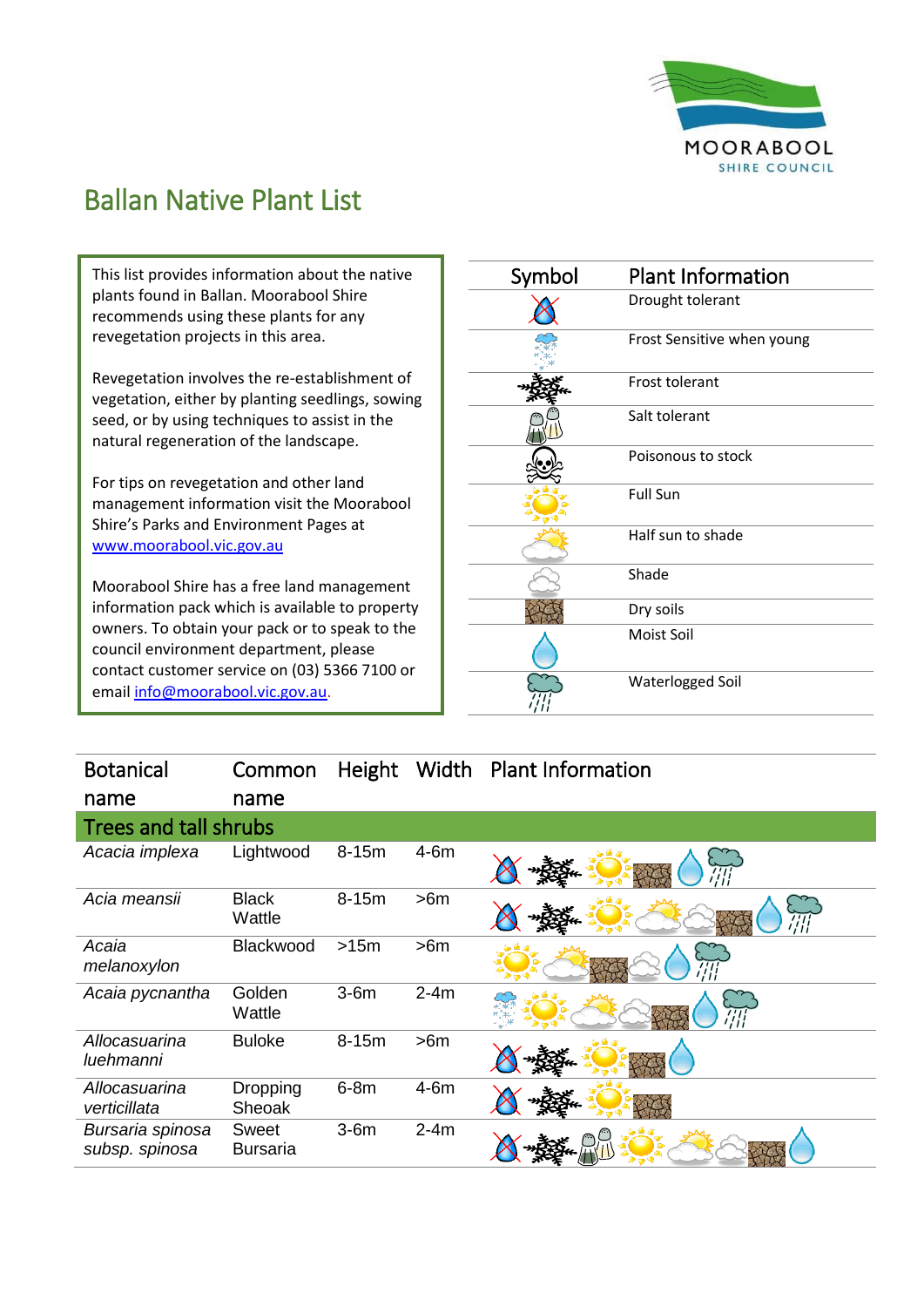

| <b>Botanical</b>                              | Common                            | <b>Height</b> | Width  | <b>Plant Information</b> |
|-----------------------------------------------|-----------------------------------|---------------|--------|--------------------------|
| name                                          | name                              |               |        |                          |
| Eucalyptus<br>Camaldulensis                   | River red<br>gum                  | >15m          | >6m    |                          |
| Eucalyptus<br>leucoxylon<br>subsp. connata    | Melbourne<br>Yellow-<br>gum       | >15m          | >6m    |                          |
| Eucalyptus<br>melliodora                      | <b>Yellow Box</b>                 | >15m          | >6m    |                          |
| Eucalyptus<br>macrocarpa                      | <b>Grey Box</b>                   | >15m          | >6m    |                          |
| Eucalyptus ovata<br>var. ovata                | Swamp<br>Gum                      | >15m          | >6m    |                          |
| Eucalyptus<br>pauciflora ssp.<br>pauciflora   | Snowgum                           | 8-15m         | >6m    |                          |
| Eucalyptus<br>viminalis subsp.<br>cygentensis | Rough-<br>barked<br>Manna-<br>gum | >15m          | >6m    |                          |
| Eucalyptus<br>viminalis subsp.<br>viminalis   | Manna<br>Gum                      | >15m          | >6m    |                          |
| <b>Shrubs</b>                                 |                                   |               |        |                          |
| Acacia acinacea<br>s.l.                       | Gold-dust<br>Wattle               | $1-3m$        | $1-2m$ |                          |
| Acacia paradoxa                               | Hedge<br>Wattle                   | $3-6m$        | $1-2m$ |                          |
| Banksia<br>marginata                          | Silver<br><b>Banksia</b>          | $6-8m$        | $4-6m$ |                          |
| Cassinia arcuata                              | Drooping<br>Cassinia              | $1-3m$        | $1-2m$ |                          |
| Cassinia<br>longifolia                        | Shiny<br>Cassinia                 | $3-6m$        | $2-4m$ |                          |
| Eremophilia<br>deserti                        | Turkey<br><b>Bush</b>             | $3-6m$        | $1-2m$ |                          |
| Eutaxia<br>microphylla var.<br>microphylla    | Common<br>Eutaxia                 | $1-3m$        | $1-2m$ |                          |
| Leptospermum<br>continentale                  | Prickly<br>Tea-Tree               | $3-6m$        | $1-2m$ |                          |
| Leptospermum<br>myrsinoides                   | Heath Tea-<br><b>Tree</b>         | $1-3m$        | < 1m   |                          |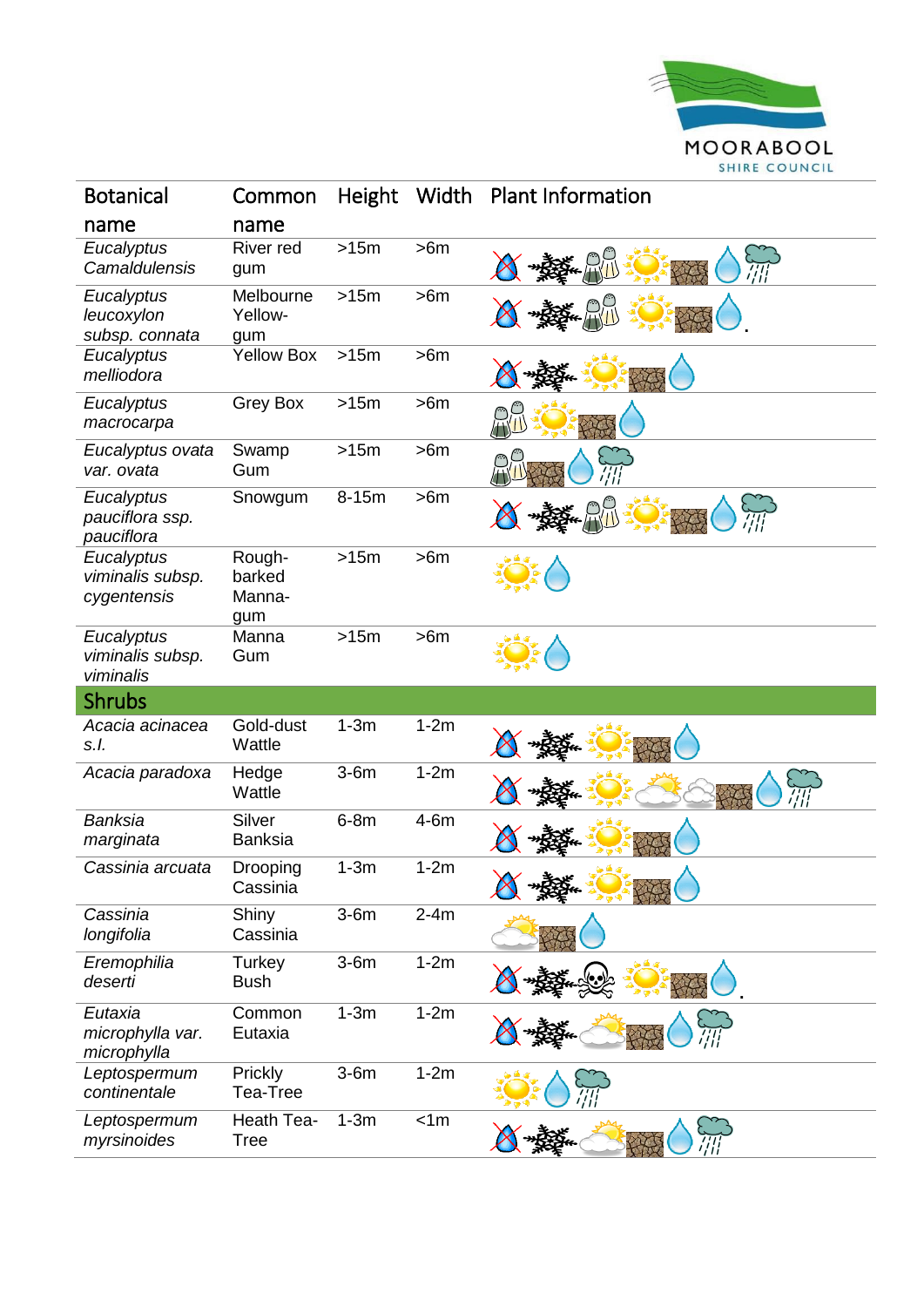

| <b>Botanical</b>                             | Common                              | Height | Width  | <b>Plant Information</b> |
|----------------------------------------------|-------------------------------------|--------|--------|--------------------------|
| name                                         | name                                |        |        |                          |
| <b>Melicytus</b><br>dentatus s.l             | <b>Tree Violet</b>                  | $3-6m$ | $1-2m$ |                          |
| Pultenaea<br>pedunculata                     | Matted<br><b>Bush-Pea</b>           | < 1m   | $2-4m$ |                          |
| Sclerolaena<br>muricata var.<br>muricata     | <b>Black Roly</b><br>Poly           | < 1m   | < 1m   |                          |
| Groundcovers (not grass like)                |                                     |        |        |                          |
| Calocephalus<br>lacteus                      | <b>Milky</b><br>Beauty-<br>Heads    | < 1m   | < 1m   |                          |
| Chrysocephalum<br>apiculatum s.l.            | Common<br>Everlasting               | < 1m   | $1-2m$ |                          |
| <b>Grasses and Sedges</b>                    |                                     |        |        |                          |
| Austrodanthonia<br>caespitosa                | Common<br>Wallaby<br>Grass          | < 1m   | < 1m   |                          |
| Austrodanthonia<br>duttoniana                | Brown-<br>back<br>Wallaby-<br>grass | < 1m   | < 1m   |                          |
| Austrodanthonia<br>eriantha                  | Hill<br>Wallaby-<br>grass           | < 1m   | < 1m   |                          |
| Austrodanthonia<br>geniculata                | Kneed<br>Wallaby-<br>Grass          | < 1m   | < 1m   |                          |
| Austrodanthonia<br>induta                    | Shiny<br>Wallaby-<br>Grass          | < 1m   | < 1m   |                          |
| Austrodanthonia<br>laevis                    | Smooth<br>Wallaby-<br>Grass         | < 1m   | < 1m   |                          |
| Austrodanthonia<br>pilosa                    | Velvet<br>Wallaby<br>grass          | < 1m   | < 1m   |                          |
| Austrodanthonia<br>racemosa var.<br>racemosa | <b>Striped</b><br>Wallaby-<br>Grass | < 1m   | < 1m   |                          |
| Austrodanthonia<br>setacea                   | <b>Bristly</b><br>Wallaby-<br>Grass | < 1m   | < 1m   |                          |
| Austrostipa<br>bigeniculata                  | Kneed<br>Spear-<br>grass            | $1-3m$ | < 1m   |                          |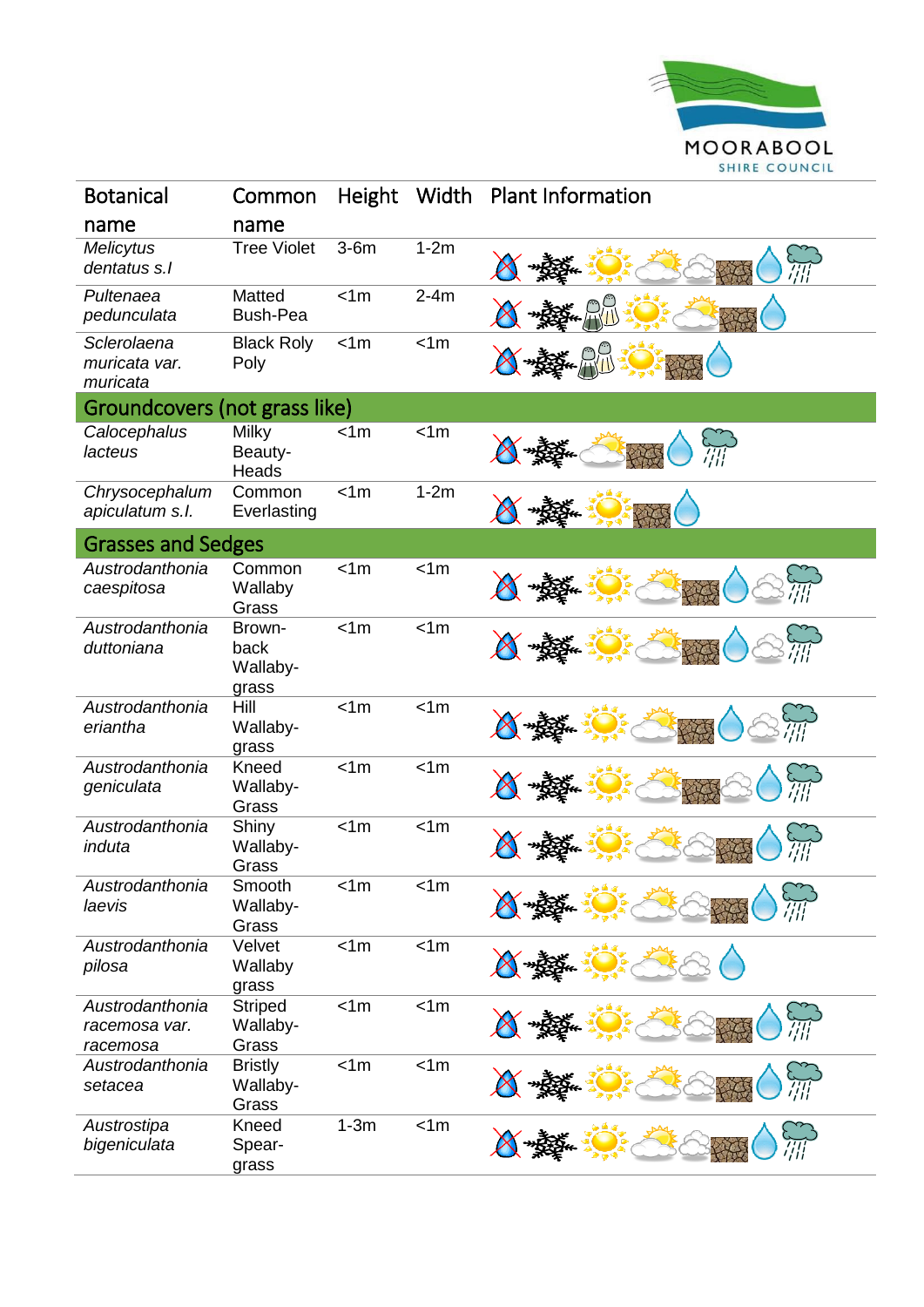

| <b>Botanical</b>                          | Common                       | Height | Width          | <b>Plant Information</b> |
|-------------------------------------------|------------------------------|--------|----------------|--------------------------|
| name                                      | name                         |        |                |                          |
| Austrostipa<br>mollis                     | Supple<br>Spear-<br>grass    | < 1m   | < 1m           |                          |
| Austrostipa rudis                         | Veined<br>Spear-<br>grass    | < 1m   | < 1m           |                          |
| Austrostipa<br>Scabra                     | Rough<br>Spear-<br>grass     | < 1m   | < 1m           |                          |
| Austrostipa<br>semibarbata                | Fibrous<br>Spear-<br>grass   | < 1m   | < 1m           |                          |
| Carex appressa                            | <b>Tall Sedge</b>            | < 1m   | < 1m           |                          |
| Carex iynx                                | <b>Tussock</b><br>Sedge      | < 1m   | < 1m           |                          |
| Chloris truncata                          | Windmill<br>grass            | < 1m   | $\overline{5}$ |                          |
| Juncus flavidus                           | <b>Gold Rush</b>             | < 1m   | < 1m           |                          |
| Juncus pallidus                           | Pale Rush                    | < 1m   | < 1m           |                          |
| <b>Juncus</b><br>sarophorus               | <b>Broom</b><br>Rush         | $1-3m$ | < 1m           |                          |
| <b>Juncus</b><br>subsecundus              | Finger<br>Rush               | < 1m   | < 1m           |                          |
| Lepidosperma<br>laterale                  | Variable<br>Sword-<br>sedge  | < 1m   | < 1m           |                          |
| Lomandra<br>longifolia                    | Spiny-<br>headed<br>Mat-rush | < 1m   | $1-2m$         |                          |
| Microlaena<br>stipoides var.<br>stipoides | Weeping<br>Grass             | < 1m   | < 1m           |                          |
| Poa labillardierei                        | Common<br>Tussock-<br>grass  | < 1m   | < 1m           |                          |
| Poa morrisii                              | Soft<br>Tussock-<br>grass    | < 1m   | < 1m           |                          |
| Poa sieberiana                            | Grey<br>Tussock-<br>grass    | < 1m   | < 1m           |                          |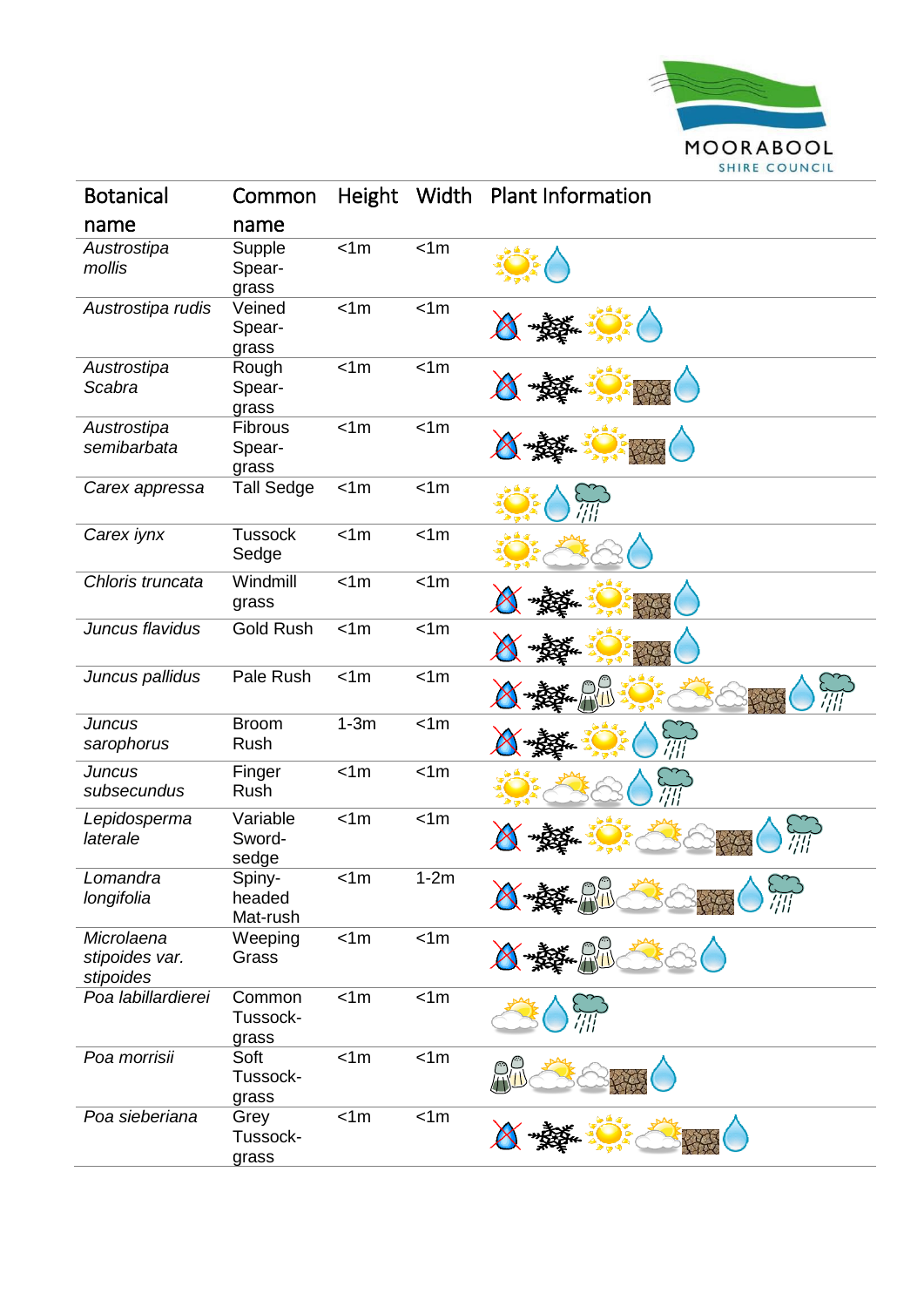

| <b>Botanical</b>                      | Common              |      |      | Height Width Plant Information |
|---------------------------------------|---------------------|------|------|--------------------------------|
| name                                  | name                |      |      |                                |
| Themeda<br>triandra                   | Kangaroo<br>Grass   | < 1m | < 1m | へに                             |
| Xanthorrhoea<br>minor subsp.<br>lutea | Small<br>Grass-tree | < 1m | < 1m |                                |

## Additional resources

Indigenous Nurseries

**Bacchus Marsh Seedling Farm** Lot 31 Holts Lane, Bacchus Marsh 3340 Ph: 5367 2324

**Grey Box & Grasslands Indigenous Nursery** Balliang East 3340 Ph: 5369 5221

**Western Plains Flora** 628 Wildwood Rd, Wildwood 3429 Ph: 9740 3178

**Creswick Nursery** Daylesford Rd, Creswick 5345 2502

## Books

Australian Plants Society Marroondah Inc. (2001) '*Flora of Melbourne: A guide to the indigenous plants of the*  greater Melbourne area', 3<sup>rd</sup> edition, Hyland House, Flemington.

Barlow T, (1998) '*Grassy Guidelines: How to manage native grasslands and grassy woodlands on your property.'*  Trust for Nature, Victoria.

Bradley J., (1997) *'Bringing back the bush: The Bradley Method of Bush Regeneration.'* Landsdowne Press, NSW.

Costermans, L (1984) *'Native trees and shrubs of SE Australia.'* Rigby Publishers, Australia

Lindenmayer, David et al., (2003) *'Wildlife of farms: how to conserve native mammals,'* CSIRO Publishing

Romanowski, N. (1992) *'Water and Wetlands Plants for Southern Australia',* Lothian Publishing Company, Port Melbourne

Romanowski, N. (1998) *'Planting Wetlands and dams,'* UNSW Press, Sydney

Whyte, S, (Ed) (2003) '*Revegetation Techniques: a guide for establishing native vegetation in Victoria,'* Greening, Australia ISBN 1 875345 67 1